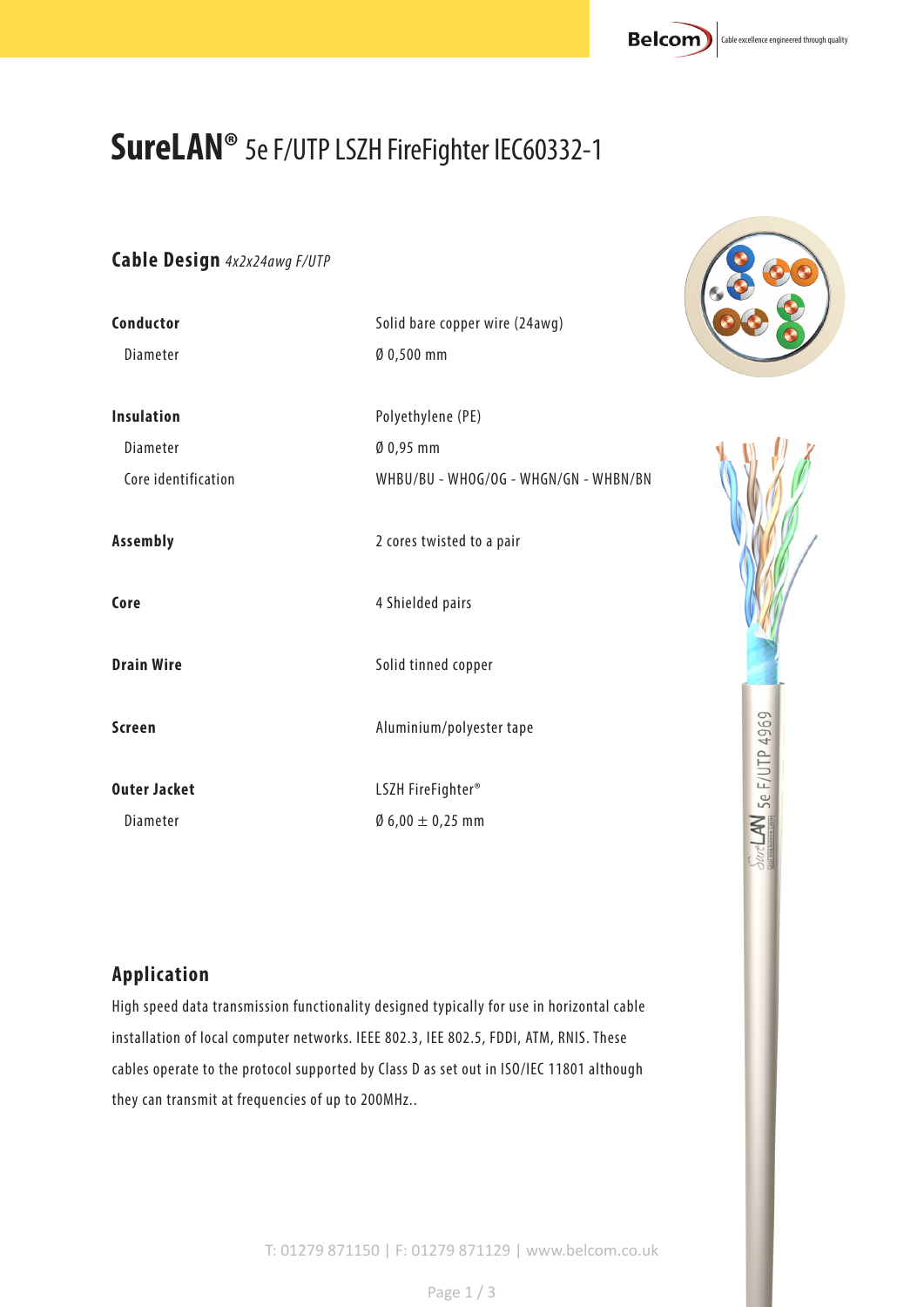#### **Electrical Data at 20˚C**

| Complete conductor resistance            |                | $\leq$ 190 $\Omega$ /km            |  |  |
|------------------------------------------|----------------|------------------------------------|--|--|
| Resistance unbalance                     |                | $\leq$ 2 %                         |  |  |
| Dielectric strength (continuous current) |                | 1kV during 1min=no breakdown       |  |  |
| Insulation resistance (500V)             |                | $\geq$ 5000 M $\Omega$ . km        |  |  |
| Capacitance unbalance Real-ground        |                | $\leq$ 1600 pF/km                  |  |  |
| Characteristic impedance at 100 MHz      |                | $100 \pm 50$                       |  |  |
| Nom. Velocity                            |                | 78 %                               |  |  |
|                                          | 1 MHz          | $\leq 40 \text{ m}\Omega/\text{m}$ |  |  |
| Transfer Impedance                       | 10 MHz         | $\leq 40 \text{ m}\Omega/\text{m}$ |  |  |
|                                          | 30 MHz         | $\leq 50 \text{ m}\Omega/\text{m}$ |  |  |
|                                          | <b>100 MHz</b> | $\leq$ 200 m $\Omega/m$            |  |  |
| <b>Insulation Test Voltage</b>           |                | 700 V AC                           |  |  |

| <b>Frequency (MHz)</b>               |                      | 4    | 10   | 20   | 62.5 | 100  | $155***$                 | $200**$                  |
|--------------------------------------|----------------------|------|------|------|------|------|--------------------------|--------------------------|
| <b>Max. Attenuation</b><br>(dB/100m) | Typical value        | 3.8  | 6    | 8.5  | 15.2 | 19.5 | 25                       | 28                       |
|                                      | $Cat. 5e*$ (max.)    | 4.1  | 6.5  | 9.3  | 17   | 22   | $\overline{\phantom{a}}$ | $\overline{\phantom{a}}$ |
| Min. NEXT<br>(dB)                    | Typical value        | 63   | 57   | 52   | 45   | 42   | 39                       | 37                       |
|                                      | Cat. $5e^*$ (min.)   | 56.3 | 50.3 | 45.8 | 38.4 | 35.3 | $\overline{\phantom{a}}$ | $\overline{\phantom{0}}$ |
| Min. ACR<br>(dB)                     | <b>Typical value</b> | 59.2 | 51   | 43.5 | 29.8 | 22.5 | 14                       | 9                        |
|                                      | $Cat. 5e* (min.)$    | 52.2 | 43.8 | 36.5 | 21.4 | 13.3 | $\overline{\phantom{a}}$ |                          |
| <b>PS NEXT</b><br>(dB)               | Typical value        | 60   | 54   | 49   | 42   | 39   | 36                       | 34                       |
|                                      | $Cat. 5e* (min.)$    | 53.3 | 47.3 | 42.8 | 35.4 | 32.3 | $\overline{\phantom{a}}$ |                          |
| <b>ELFEXT</b><br>(dB/100m)           | Typical value        | 63   | 55   | 48   | 39   | 35   | 31                       | 29                       |
|                                      | $Cat. 5e* (min.)$    | 52   | 44   | 38   | 28   | 24   |                          |                          |
| <b>PS ELFEXT</b><br>(dB/100m)        | Typical value        | 60   | 52   | 45   | 36   | 32   | 28                       | 26                       |
|                                      | $Cat. 5e* (min.)$    | 49   | 41   | 35   | 25   | 21   | $\overline{\phantom{a}}$ | $\overline{\phantom{a}}$ |
| <b>Return Loss</b><br>(dB)           | Typical value        | 25   | 25   | 25   | 23.8 | 23   | 22                       | 21                       |
|                                      | $Cat. 5e* (min.)$    | 23   | 25   | 25   | 21.5 | 20.1 |                          |                          |

*\* Category 5 acc. to IEC 61156-5*

*\*\* For information only*

Table continues on next page....